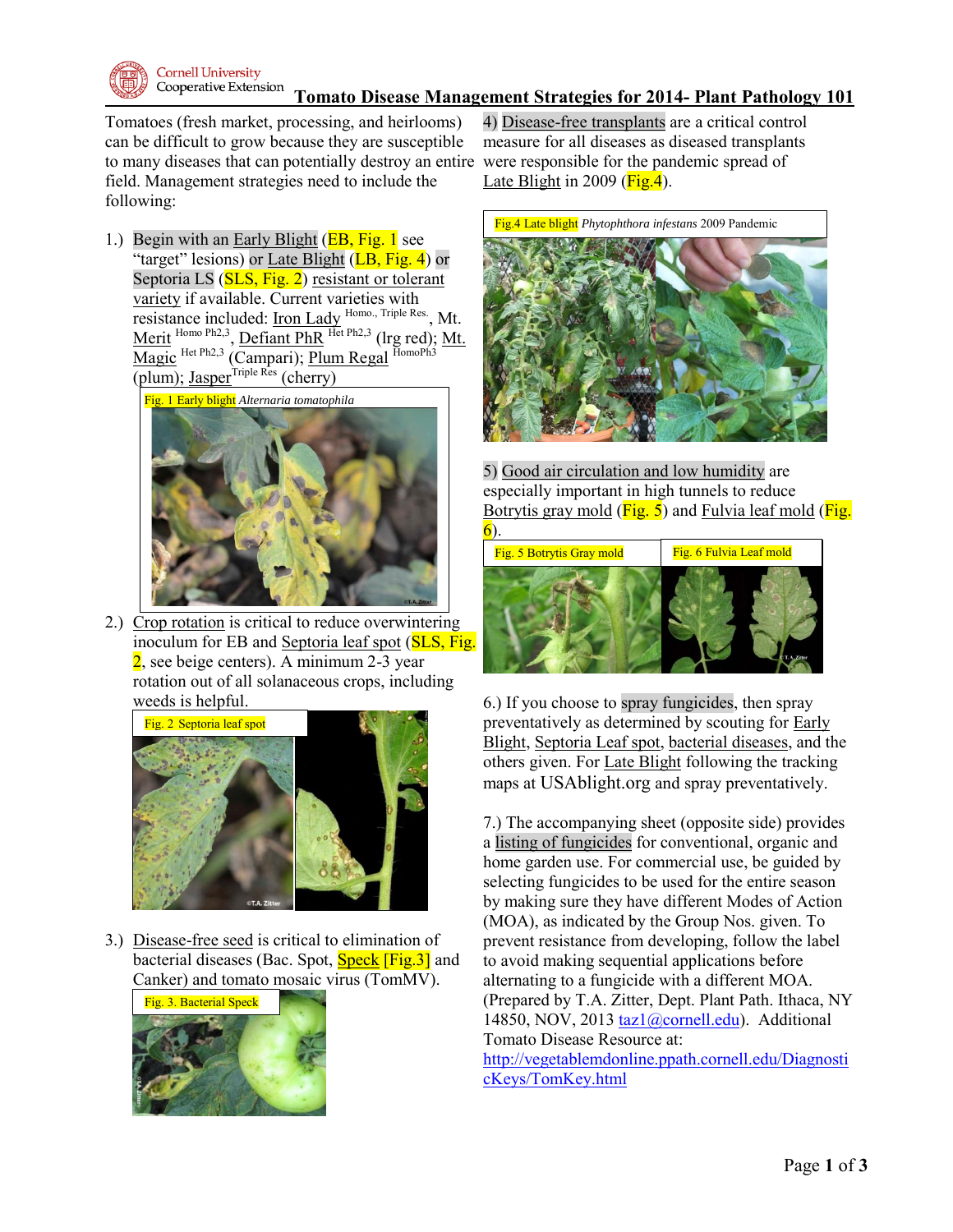Partial List of Tomato Fungicides Arranged for I. Conventional (1-3), II. Organic or III. Home Garden usage (Reg. NYS) Prepared by T.A. Zitter, Dept. Plant Pathology and P-MB, Cornell University, Ithaca NOV 2013.

| I. Conventional grower fungicides (all rated "+" unless specified)                                   |                                                          |                |              |             |          |            |           |      |                 |  |  |  |
|------------------------------------------------------------------------------------------------------|----------------------------------------------------------|----------------|--------------|-------------|----------|------------|-----------|------|-----------------|--|--|--|
| Trade name                                                                                           | Common name                                              | Grp            | PHI          | <b>LB</b>   | EB       | <b>SLS</b> | Gry       | Leaf | Bacteria (Spck, |  |  |  |
|                                                                                                      |                                                          |                | days         |             |          |            | mld       | mold | Spot, Canker)   |  |  |  |
| A. Protectant Mode of Action (used alone or as Tank Mix [TM] partner)                                |                                                          |                |              |             |          |            |           |      |                 |  |  |  |
| <b>Bravo</b>                                                                                         | chlorothalonil                                           | M <sub>5</sub> | 0            | Yes         | Yes      | Yes        | <b>No</b> | Yes  | No              |  |  |  |
| <b>Weather Stik</b>                                                                                  |                                                          |                |              |             |          |            |           |      |                 |  |  |  |
| or OLP                                                                                               |                                                          |                |              |             |          |            |           |      |                 |  |  |  |
| Dithane DF or                                                                                        | mancozeb (mz)                                            | M <sub>3</sub> | 5            | Yes         | Yes      | Yes        | No        | Yes  | No, can be TM   |  |  |  |
| <b>OLP</b>                                                                                           |                                                          |                |              |             |          |            |           |      | with copper     |  |  |  |
| Coppers,                                                                                             | copper, type                                             | M1             | 0            | Yes         | Yes      | Yes        | No        | Yes  | Yes, consider   |  |  |  |
| many                                                                                                 | varies                                                   |                |              |             |          |            |           |      | TM with mz      |  |  |  |
| Translaminar Mode of Action (mainly strobilurins like Quadris fungicide - must tank-mix<br><b>B.</b> |                                                          |                |              |             |          |            |           |      |                 |  |  |  |
| all strobilurins with a protectant fungicide due to resistance to EB)                                |                                                          |                |              |             |          |            |           |      |                 |  |  |  |
| Quadris Opti                                                                                         | azoxystrobin +                                           | $11 +$         | 0            | Yes         | Yes      | Yes        | <b>No</b> | No   | No              |  |  |  |
|                                                                                                      | chlorothalonil                                           | M <sub>5</sub> |              |             | $++$     | $++$       |           |      |                 |  |  |  |
| <b>Quadris Top</b>                                                                                   | azoxystrobin +                                           | $11 +$         | 0            | No          | Yes      | Yes        | No        | Yes  | No              |  |  |  |
|                                                                                                      | difenoconazole                                           | 3              |              |             | $^{+++}$ | $++$       |           |      |                 |  |  |  |
| Other                                                                                                | varies + TM                                              | $11 +$         | Can          | Yes         | Yes      | Yes        | No        | No   | No              |  |  |  |
| Strobilurins, ie.                                                                                    | protectant                                               | M1, 3,<br>or 5 | vary         |             | $^{++}$  | TM         |           |      |                 |  |  |  |
| Flint                                                                                                |                                                          |                |              |             |          |            |           |      |                 |  |  |  |
| C. Late Blight Specific Fungicides (Systemic* in bold; TM with protectant)                           |                                                          |                |              |             |          |            |           |      |                 |  |  |  |
| Presidio + TM                                                                                        | fluopicolide $+$ ?                                       | $43 +$         | 2 or         | Yes         | Yes      | Yes        | No        | No   | No              |  |  |  |
|                                                                                                      |                                                          | ŗ              | ŗ            | $^{++}$     | TM       | TM         |           |      |                 |  |  |  |
| Revus Top                                                                                            | difenoconazole                                           | $3 +$          | 1            | Yes         | Yes      | Yes        | No        | No   | No              |  |  |  |
|                                                                                                      | $+$                                                      | 40             |              | $++$        |          |            |           |      |                 |  |  |  |
|                                                                                                      | mandipropamid                                            |                |              |             |          |            |           |      |                 |  |  |  |
| <b>Previcur Flex +</b>                                                                               | propamocarb+                                             | $28 +$         | 5            | Yes         | Yes      | Yes        | No        | No   | No              |  |  |  |
| ΤM                                                                                                   | Ģ                                                        | ç.             |              | $++$        | TM       | TM         |           |      |                 |  |  |  |
| Ranman + TM                                                                                          | $cyazofamid + ?$                                         | $21 +$         | 0 or         | Yes         | Yes      | Yes        | <b>No</b> | No   | No              |  |  |  |
|                                                                                                      |                                                          | 5.             | longe        |             | TM       | TM         |           |      |                 |  |  |  |
| Gavel                                                                                                | zoxamide +                                               | $22 +$         | r<br>5       | Yes         | Yes      | Yes        | No        | No   | No              |  |  |  |
|                                                                                                      | mancozeb                                                 | M <sub>3</sub> |              |             |          | TM         |           |      |                 |  |  |  |
| <b>Ridomil Gold</b>                                                                                  | mefenoxam +                                              | $4 +$          | 14           | <b>US22</b> | Yes      | Yes        | No        | No   | No              |  |  |  |
| <b>Bravo</b>                                                                                         | chlorothalonil                                           | M <sub>5</sub> |              | <b>US23</b> |          |            |           |      |                 |  |  |  |
|                                                                                                      | II. Organic grower approved fungicides (all protectants) |                |              | $^{+++}$    |          |            |           |      |                 |  |  |  |
| Champ WG or OLP                                                                                      | copper hydroxide                                         | M1             | $\mathbf{0}$ | Yes         | Yes      | Yes        | No        | No   | Yes             |  |  |  |
|                                                                                                      | III. Home Garden fungicides (all protectants)            |                |              |             |          |            |           |      |                 |  |  |  |
| <b>Bonide Copper</b>                                                                                 | basic copper                                             | M1             | 0            | Yes         | Yes      | Yes        | No        | No   | Yes             |  |  |  |
| fungicide or                                                                                         | sulfate                                                  |                |              |             |          |            |           |      |                 |  |  |  |
| <b>OLP</b>                                                                                           |                                                          |                |              |             |          |            |           |      |                 |  |  |  |
| <b>Bonide Fung-</b>                                                                                  | chlorothalonil                                           | M <sub>5</sub> | 0            | Yes         | Yes      | Yes        | No        | No   | No              |  |  |  |
| onil or OLP                                                                                          |                                                          |                |              | $++$        | $++$     | $++$       |           |      |                 |  |  |  |

Abbrev. TM = tank mix; OLP = other labeled product; PHI = preharvest interval; Groups, if M before I, 3 or 5 implies multisite activity; **Systemic\*** = others **Curzate**, **Forum**, **phosphorous acids**, and **Tanos**.